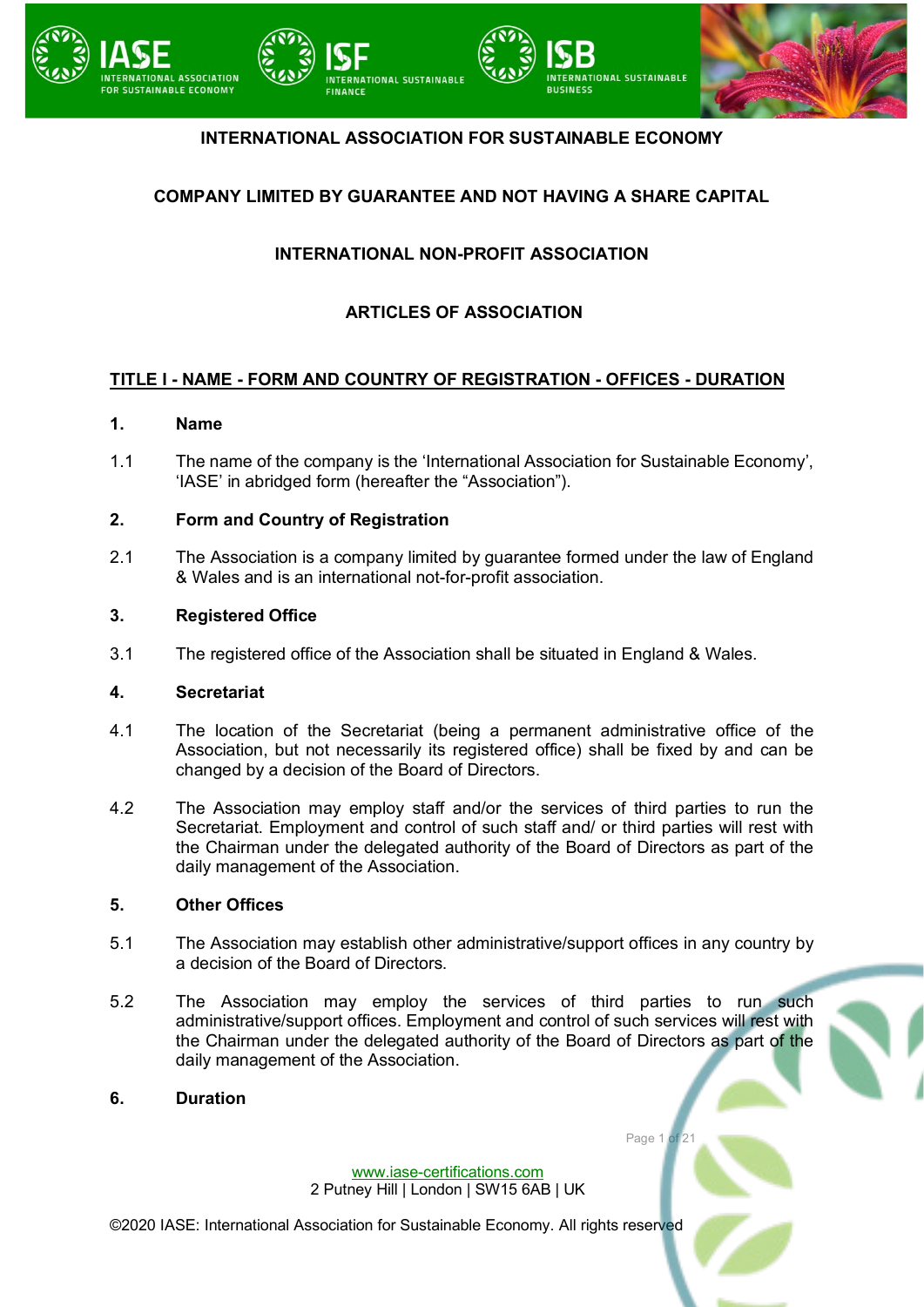



6.1 The Association is established for an unlimited duration.

**TIONAL SUSTAINABLE** 

## **TITLE II – OBJECTS – POWERS – NOT FOR PROFIT**

#### **7. Objects**

- 7.1 The object of the Association (the "Object") is to further Environmental Social Governance ("ESG") internationally, including by:
	- 7.1.1 setting professional, ethical, competence and experience standards for ESG internationally;

**RUSINESS** 

- 7.1.2 developing a recognised professional register for ESG professionals internationally;
- 7.1.3 working towards the sustainable development of the ESG profession internationally;
- 7.1.4 working towards the harmonisation of best practice in the ESG field internationally;
- 7.1.5 enhancing the professionalism of ESG internationally
- 7.1.6 strengthening the community of ESG professionals.

#### **8. Powers**

- 8.1 The Association may do all such lawful things as may be undertaken by a company with unrestricted objects and, in particular but without limitation, may:
	- 8.1.1 borrow or raise and secure the payment of money for any purposes including for the purposes of investment or of raising funds;
	- 8.1.2 design and/or accredit ESG curricula and qualifications;
	- 8.1.3 promote the INTERNATIONAL SUSTAINABLE FINANCE (ISF), the<br>INTERNATIONAL SUSTAINABLE BUSINESS (ISB) certifications, INTERNATIONAL SUSTAINABLE BUSINESS (ISB) certifications, professional certification marks, as well as any other professional certification marks as will be decided by the Board of Directors as the most recognised, respected and highest quality investment and business services certificates available internationally;
	- 8.1.4 offer, nationally, and internationally, a full range of ESG professional education standards and certification marks relevant to the Association's fields of expertise and sector needs;
	- 8.1.5 recognise other professional certification marks offered by professional bodies working in partnership with the Association;
	- 8.1.6 collaborate with sector stakeholders, policy-making bodies and consumer advocacy groups;

Page 2 of 21

[www.iase-certifications.com](http://www.iase-certifications.com/) 2 Putney Hill | London | SW15 6AB | UK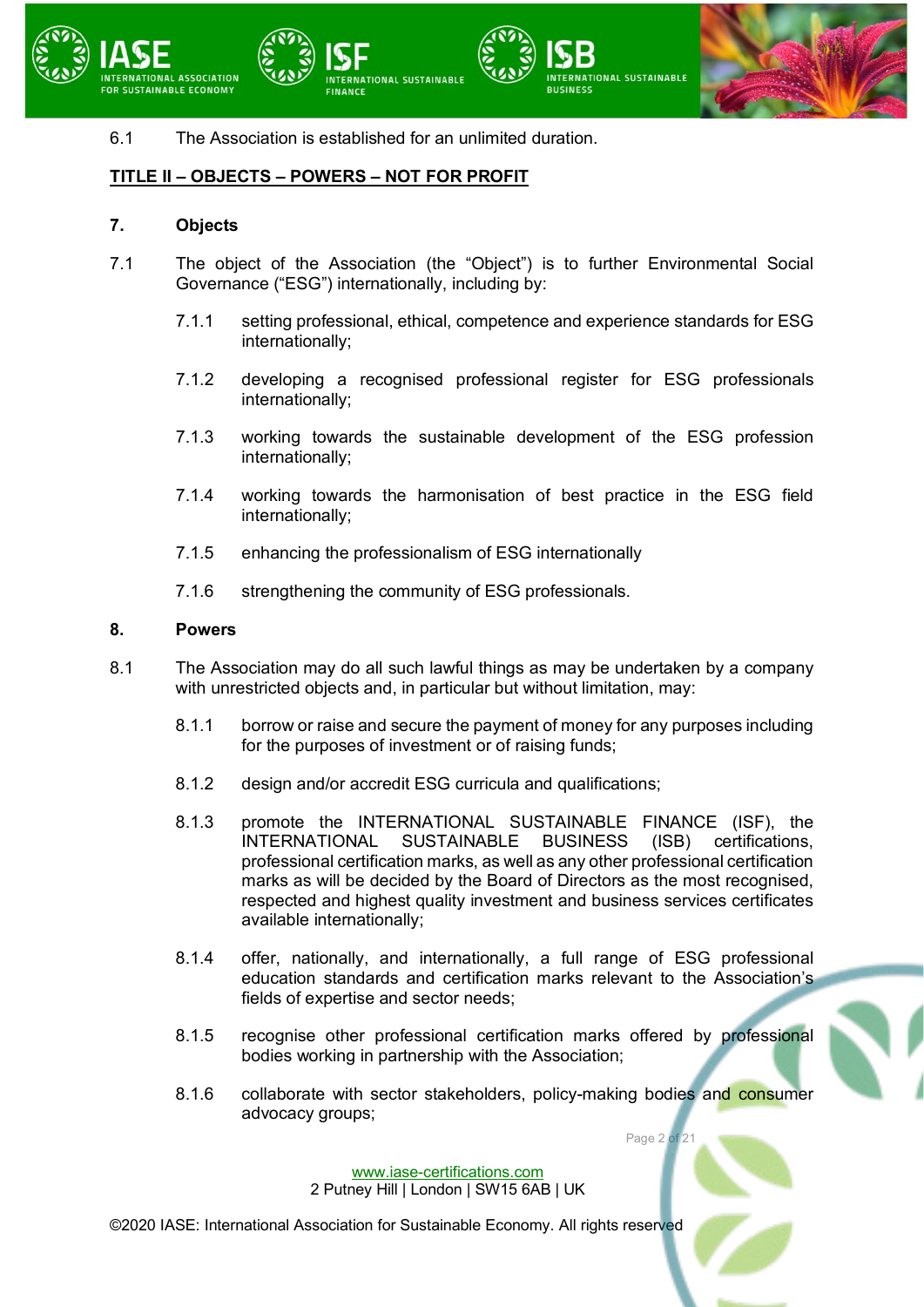



8.1.7 offer of Continuing Professional Development opportunities at an international level;

**RUSINESS** 

**VATIONAL SUSTAINABLE** 

- 8.1.8 organise conferences, workshops, seminars, and promote study, research, projects and publications in the field of ESG;
- 8.1.9 liaise with all relevant international authorities on matters relating to ESG standard setting, certification, ethics, education and continuing professional training;
- 8.1.10 undertake or participate in special projects to increase professionalism in the ESG field and to achieve specific results mandated by partners, including the Board of Directors, national, EU and international policy making bodies (in relevant spheres of expertise) and sector stakeholders; and
- 8.1.11 do anything else within the law which promotes or helps to promote the Object.

## **9. Use of Income and Property**

- <span id="page-2-0"></span>9.1 The income and property of the Association shall be applied solely towards the promotion of the Object and no part of it shall be paid or transferred directly or indirectly by way of dividend, bonus or otherwise by way of profit to Members of the Association.
- <span id="page-2-1"></span>9.2 Directors and Connected Persons shall not be remunerated or receive any material financial or other benefit from the Association, unless the Members have resolved to approve this at a General Meeting.
- 9.3 For the avoidance of doubt, Articles [9.1](#page-2-0) and [9.2](#page-2-1) shall not prevent the payment of any remuneration to any Member of the Association which is contracted by the Association to provide goods or services to the Association.
- 9.4 Directors' expenses shall be met by the Member that appointed the Director.



[www.iase-certifications.com](http://www.iase-certifications.com/) 2 Putney Hill | London | SW15 6AB | UK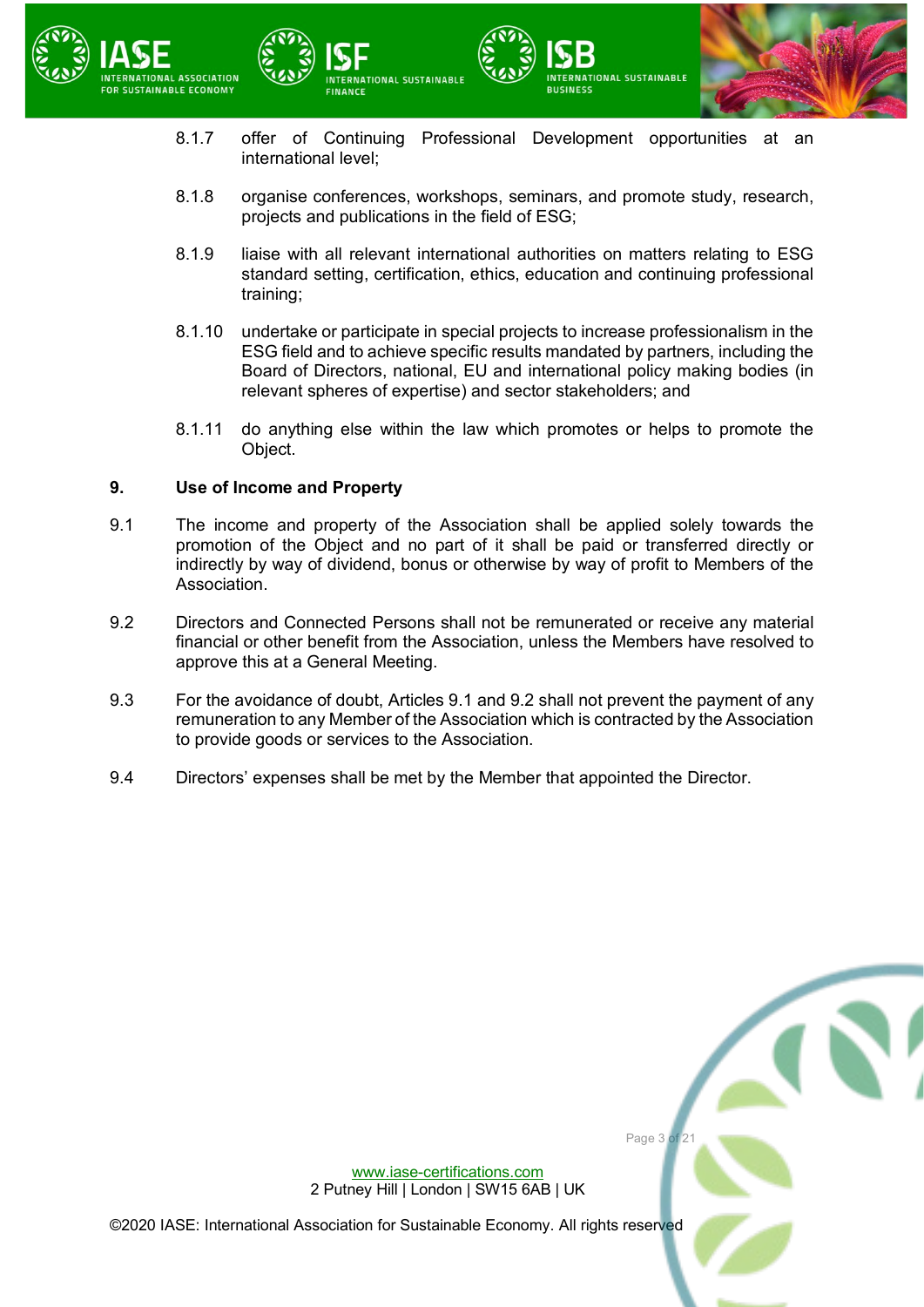

## **TITLE III – MEMBERS - ASSOCIATES**

#### **10. Members**

- 10.1 Members must be independent not-for-profit bodies and there shall only be one Member registered in each country.
- <span id="page-3-0"></span>10.2 Members shall be involved in:
	- 10.2.1 accrediting and/or providing educational programs, continuing professional education programs;
	- 10.2.2 awarding of certification on behalf of individual practitioners in the ESG field;
	- 10.2.3 controlling standards for nationally relevant stakeholders in the ESG field; and
	- 10.2.4 professional registration of practitioners in the ESG field holding a certificate.
- 10.3 Members are organisations engaged in activities set out in Article [10.2,](#page-3-0) who have signed and had accepted an application for Membership and are the company law members of the Association.
- 10.4 Subject to these Articles and Article [10.5](#page-3-1) in particular, the Board of Directors may determine the criteria for membership and may set out in Regulations a procedure and requirements for applying for membership. The Board of Directors are not obliged to admit any organisation satisfying such criteria as Members and may decline in their absolute discretion any person's application and need not give reasons for such decision.
- <span id="page-3-1"></span>10.5 From the date of incorporation of the Association up to and including 31 July 2020, the Chairman shall have sole authority to admit new members of the Association acting in his absolute discretion.
- 10.6 Members have the right to:
	- 10.6.1 appoint an individual to sit on the Board of Directors in accordance with Article [17.1.](#page-10-0)
	- 10.6.2 attend and vote at the General Meetings.
	- 10.6.3 participate in all activities and projects of the Association.
	- 10.6.4 stand for election or nominate representatives to stand for election to permanent or ad hoc committees of the Association.

Page 4 of

[www.iase-certifications.com](http://www.iase-certifications.com/) 2 Putney Hill | London | SW15 6AB | UK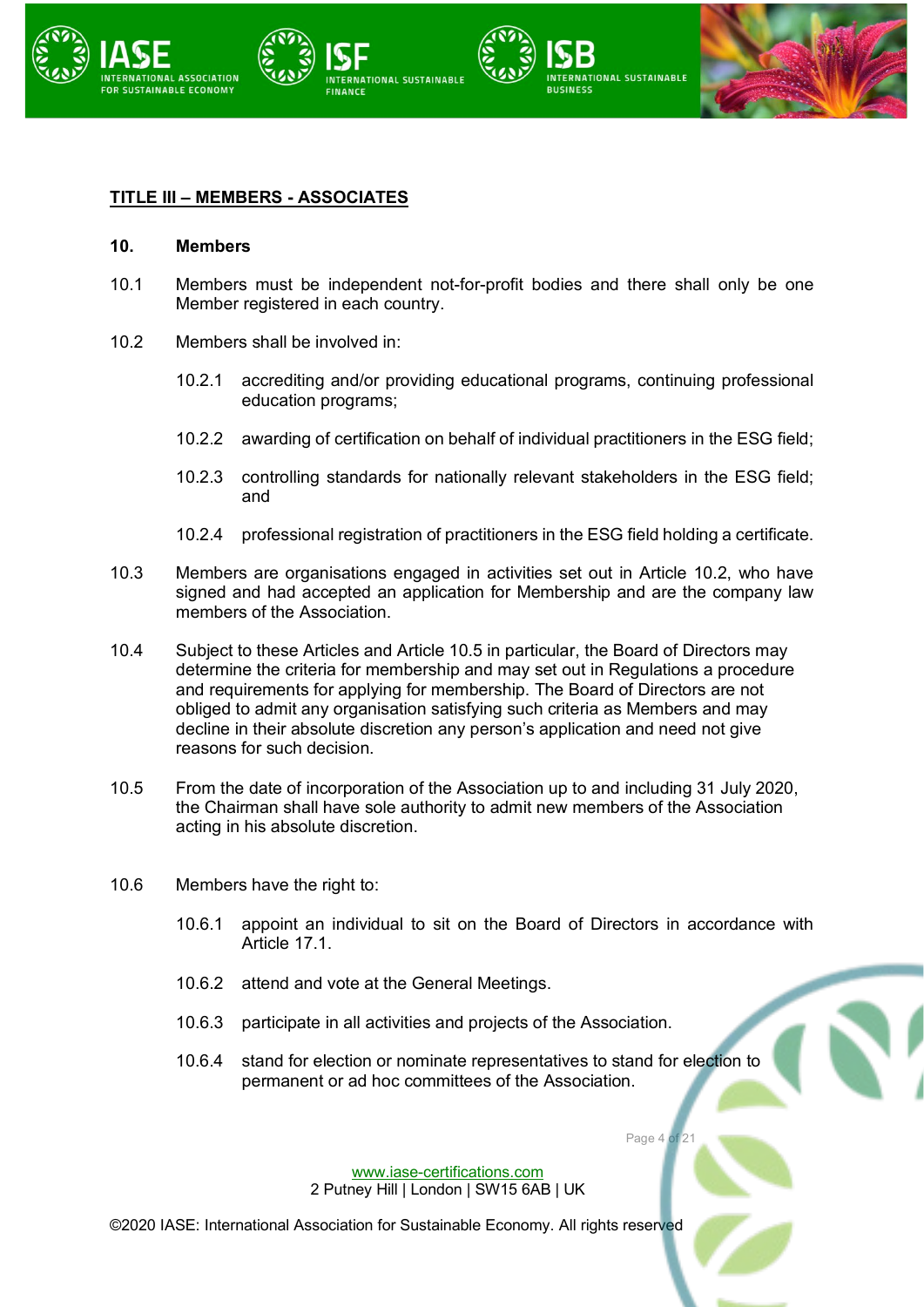

10.6.5 enjoy any and all other rights afforded to them under the law of England & Wales, and in particular but without limitation the Companies Act 2006 and these Articles of Association.

**NTERNATIONAL SUSTAINABLE** 

**RUSINESS** 

10.7 Each Member must appoint one authorised representative and may at any time by giving notice in Writing cancel the appointment of its authorised representative and appoint another instead. An authorised representative is entitled to exercise, on behalf of the Member, the same powers as the Member could exercise if it were an individual company member of the Association, including the right to attend, vote and speak at general meetings.

NTERNATIONAL SUSTAINABLE

- 10.8 A list of all Members, in alphabetical order, including the name, registered office, permanent representative of the Member and the starting and, if applicable, end date of its membership shall be kept by the Board of Directors at the registered office or single alternative inspection location located in the same part of the UK as the Association's registered office. The list is available for Members and Directors free of charge.
- 10.9 The Association shall, at all times, have a minimum of three Members and there shall be no maximum number.

#### **11. Associates**

- 11.1 Associates are organisations engaged in activities set out in Article [10.2](#page-3-0) who are not Members and are from countries which are not yet represented by a Member.
- 11.2 Associates have either initiated the procedure to become a Member, or are performing due diligence in preparation for the possibility of becoming a Member.
- 11.3 Associates must apply for and be accepted by the Association as Associates.
- 11.4 Associates have the right to:
	- 11.4.1 attend the General Meetings, without any voting rights;
	- 11.4.2 participate in selected activities of the Association, as approved by the Board of Directors from time to time;
	- 11.4.3 be invited to participate in permanent or ad hoc committees of the Association, as approved by the Board of Directors from time to time;
	- 11.4.4 be invited to attend the Board of Directors meetings as guests of the Association without any voting rights, when approved by the Board of Directors from time to time;
	- 11.4.5 enjoy all other Associate rights including those that are described in these Articles of Association.

Page 5 of

11.5 The procedure for obtaining Associateship status shall be as follows:

[www.iase-certifications.com](http://www.iase-certifications.com/) 2 Putney Hill | London | SW15 6AB | UK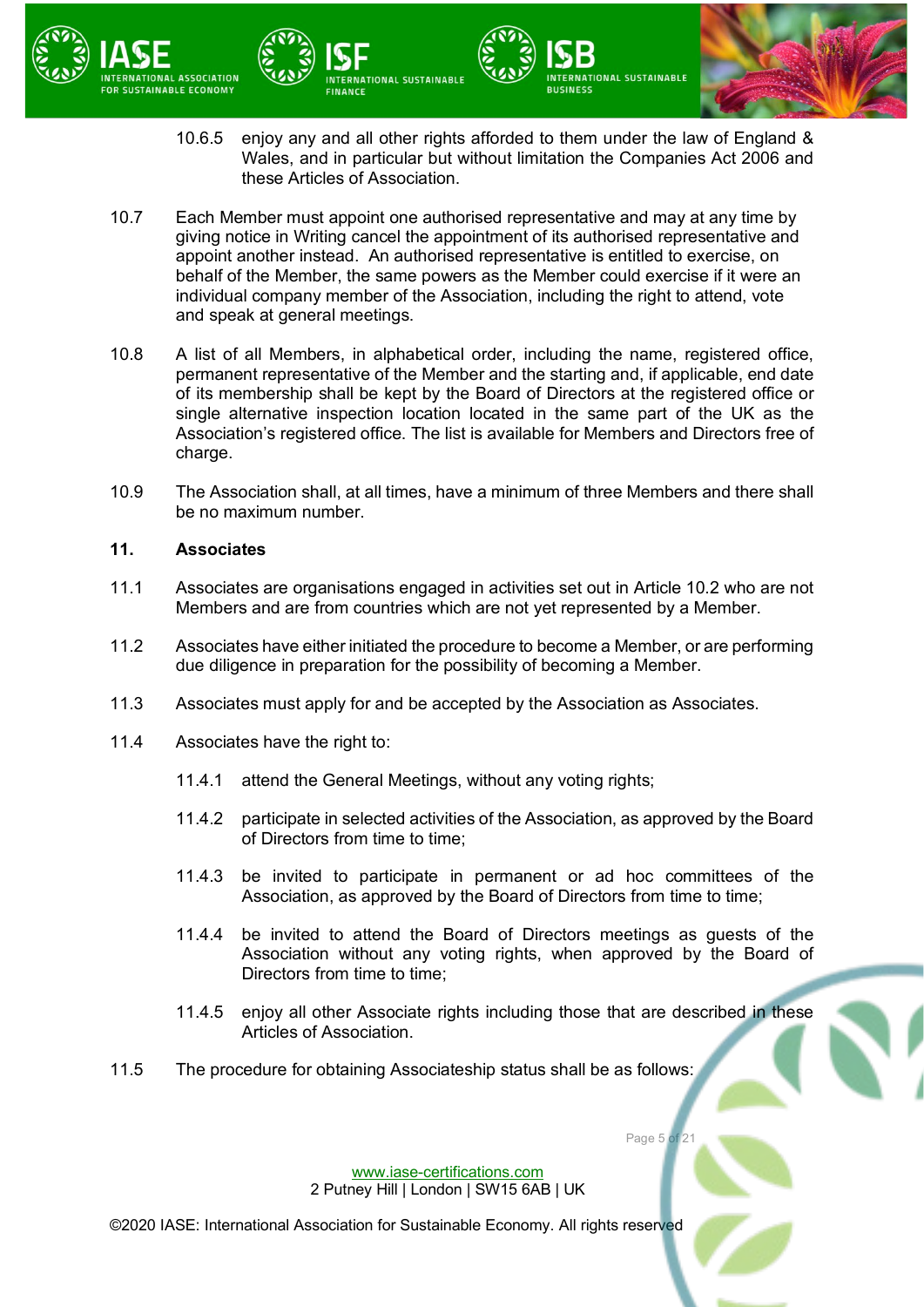



11.5.1 the prospective Associate shall submit to the Board an application form in which it accepts to be bound by the Articles of Association and the application must be seconded by two existing Members (hereafter the "Application as Associate");

**RUSINESS** 

- 11.5.2 the prospective Associate shall submit a plan of activities which sets out forecasts for its development in the respective country; and
- 11.5.3 in order for the Application as Associate to be successful, the Board of Directors must vote to approve the application at a Board meeting acting by a simple majority.
- 11.6 Prospective Associates may only reapply for Associateship after at least one year has passed since the rejection of their application.
- 11.7 The number of Associates shall be unlimited.
- 11.8 The General Meeting, at the proposal of the Board of Directors, is entitled to propose the creation of Chapters in countries with no formal Member. Each Chapter shall be under the full responsibility of one Member.

#### **12. Suspension and Termination of Membership and Associateship**

**ERNATIONAL SUSTAINABLE** 

- 12.1 Membership may be terminated either by the resignation or by the expulsion of a Member.
- 12.2 Provided that the number of Members shall not fall below three, a Member may resign from the Association by giving six months' notice in Writing to the Board of Directors of its intention to do so. Such Member shall honour all financial and other commitments to the Association to the end of that calendar year.
- 12.3 The Board of Directors may, by a two-thirds majority vote, resolve to suspend the membership of a Member as a result of non-payment of its membership fee within a period determined by the Board; until the non-payment has been regularised.
- 12.4 The Board of Directors may, by a two-thirds majority vote, resolve to expel a Member as a result of:
	- 12.4.1 non-payment of its membership fees two months after they are due and at least two weeks after a reminder has been sent to the Member;
	- 12.4.2 a significant and/or adverse (as determined by the reasonable opinion of the Board) change in the purposes/activities of the Member, taking into account the Object of the Association and the best interests of the Association; or
	- 12.4.3 in general for material non-compliance with any of the provisions of the Articles of Association, the Code of Ethics, or the law of England & Wales (as determined by the reasonable opinion of the Board) or if the Board, acting reasonably, for any other reason deems it to be in the best interests of the Association to expel a Member,

Page 6 of 21

[www.iase-certifications.com](http://www.iase-certifications.com/) 2 Putney Hill | London | SW15 6AB | UK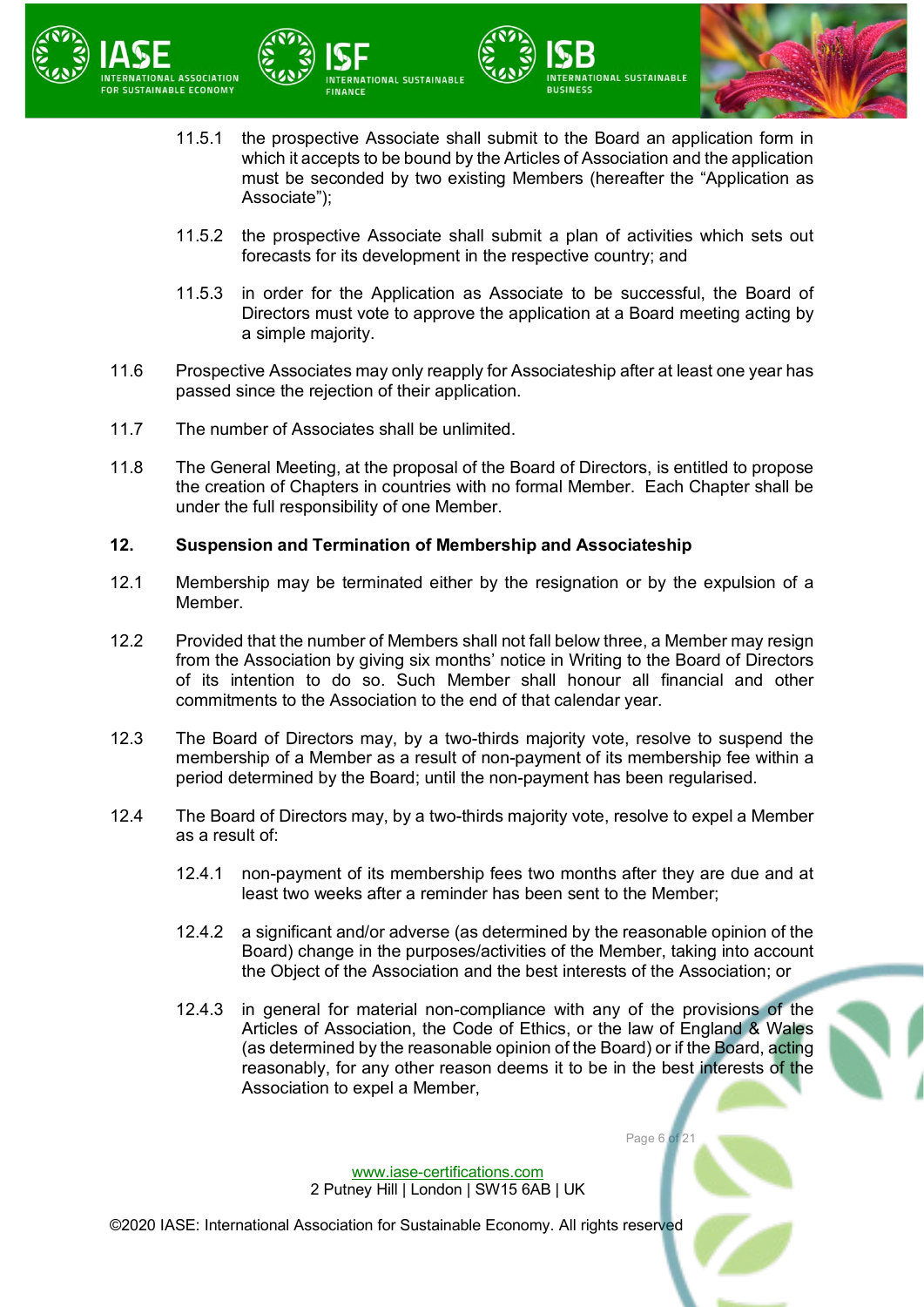

## PROVIDED THAT:

NATIONAL SUSTAINABLE

(a) special notice of the proposed resolution with the underlying reasons is provided to the Member in question, together with the notice convening the Board of Directors meeting, and;

**RUSINESS** 

- (b) the Member is given the opportunity to be heard, if it so chooses, by sending its views on the matter prior to the Board of Directors meeting and by being represented at the Board Meeting.
- 12.5 The Board of Directors has the possibility to expel an Associate by a two-thirds vote, as result of:
	- 12.5.1 the fact that it did not become a Member within a period of three years after the starting date of its Associateship;
	- 12.5.2 non-payment of its membership fees within a period determined by the Board;
	- 12.5.3 s significant and/or adverse (as determined by the reasonable opinion of the Board) change in the purposes/activities of the Associate, taking into account the Object of the Association and the best interests of the Association; or
	- 12.5.4 in general for material non-compliance with any of the provisions of the Articles of Association, the Code of Ethics, or the not for profit association law of England & Wales (as determined by the reasonable opinion of the Board) or if the Board, acting reasonably, for any other reason deems it to be in the best interests of the Association to expel an Associate,

## PROVIDED THAT

- (a) special notice of the proposed resolution with the underlying reasons is provided to the Associate in question, together with the notice convening the Board of Directors meeting, and;
- (b) the Associate is given the opportunity to be heard, if it so chooses, by sending its views on the matter prior to the Board of Directors meeting and by being represented at the Board Meeting.

Page 7 of 21

- 12.6 A Member or Associate shall cease to be a Member or Associate, respectively, if the relevant organisation should cease to exist.
- 12.7 In case of resignation or expulsion, the Member, in its sole capacity as Member, or the Associate, in its sole capacity as an Associate, shall have no claim on the assets of the Association either at the time of termination or in the event of dissolution, nor shall a refund be due for any membership or admission fees paid.
- 12.8 Upon an organisation ceasing to be a Member, any goodwill, intellectual property rights and/or rights and title to any professional certification marks, domain names, educational and pedagogical materials or other materials owned by the Association

[www.iase-certifications.com](http://www.iase-certifications.com/) 2 Putney Hill | London | SW15 6AB | UK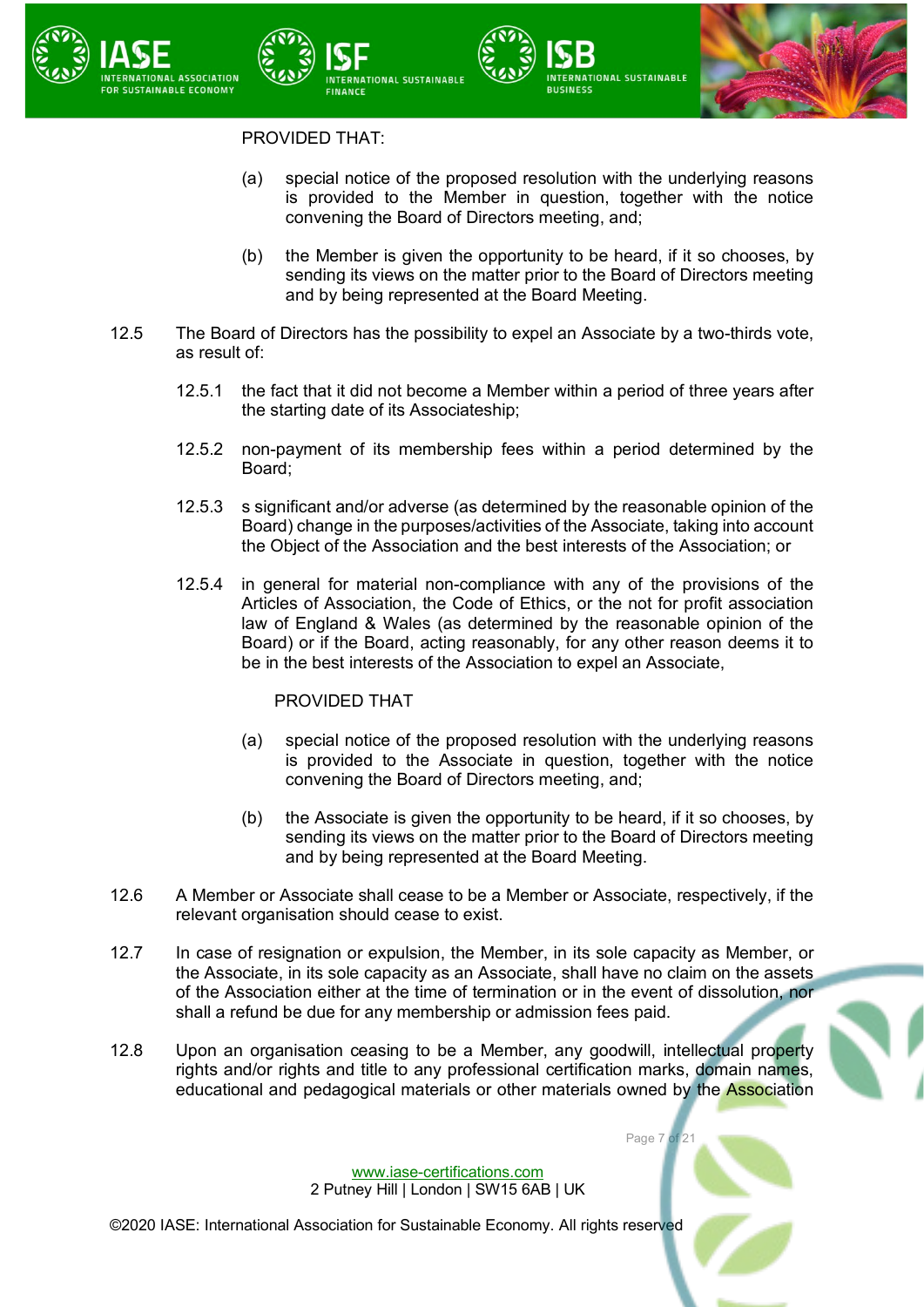

anywhere in the world, whether developed by the Member or otherwise, shall remain the property of the Association in its entirety.

#### **13. Membership and Admission Fees**

- 13.1 The annual membership fees to be paid respectively by the Members and Associates are determined every year by the Board of Directors.
- 13.2 Members and Associates joining the Association during the second, third or fourth quarter of the year will pay 75%, 50%, and 25% respectively of the annual membership fee applicable to them regardless of the point in the quarter in which they join.
- 13.3 In the case of admission of a new Member or Associate, an initial and one time admission fee may be charged according to an amount fixed by the Board of Directors.

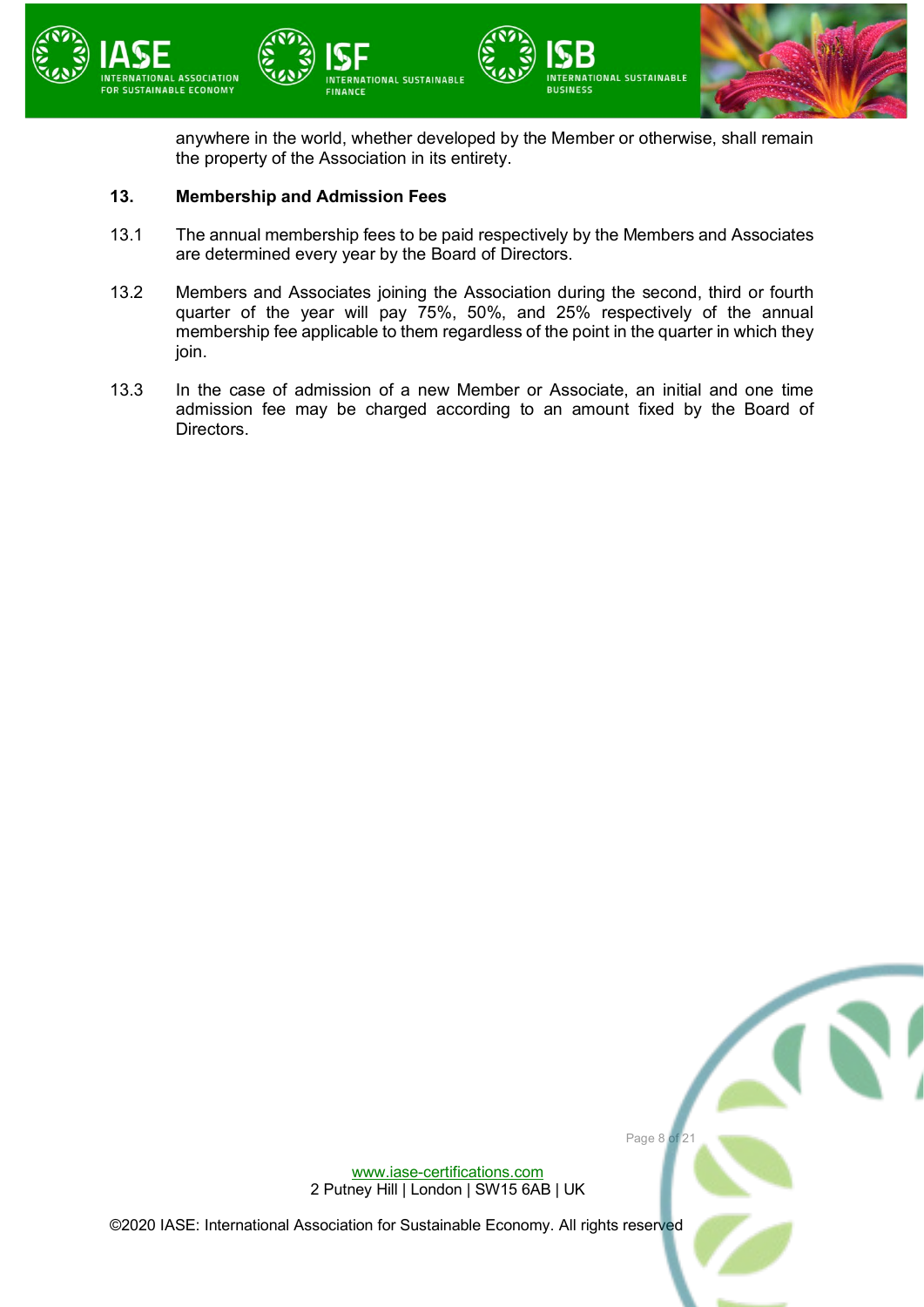

## **TITLE IV – GENERAL MEETINGS**

#### **14. Governing Bodies**

- 14.1 The Governing Bodies of the Association are:
	- 14.1.1 the General Meeting (the Members); and
	- 14.1.2 the Board of Directors.

#### **15. General Meetings**

- 15.1 The General Meeting is the only competent body for dealing with the following specific matters:
	- 15.1.1 removal of a member or members of the Board of Directors;
	- 15.1.2 discharge of the Directors and Auditor(s);
	- 15.1.3 approval of the Financial Statements, submitted by the Board of Directors;
	- 15.1.4 appointment and fixing of the remuneration of the Auditors;
	- 15.1.5 decision on the amendment of the Articles of Association, and;
	- 15.1.6 decision on the dissolution of the Association.
- 15.2 The General Meeting consists of all the Members of the Association. Each Member has one vote. Associates may attend the General Meetings but have no right to vote.
- 15.3 Members are represented at the General Meetings by their nominated representative. For the avoidance of doubt, Members are able to nominate a Director of the Association as their representative if they so choose.
- 15.4 Associates may be represented at the General Meeting by one authorised representative whom the Associate has appointed as their representative by providing notice in Writing to the Association. The Associate may in writing cancel the appointment of its authorised representative and appoint another instead.
- 15.5 An Annual General Meeting shall be convened once a year by a decision of the Board of Directors.
- 15.6 A General Meeting may otherwise be convened at any time by a decision of the Board of Directors.
- 15.7 General meetings may be held anywhere in the world and may be held in person or by suitable electronic means agreed by the Board.

Page 9 of

[www.iase-certifications.com](http://www.iase-certifications.com/) 2 Putney Hill | London | SW15 6AB | UK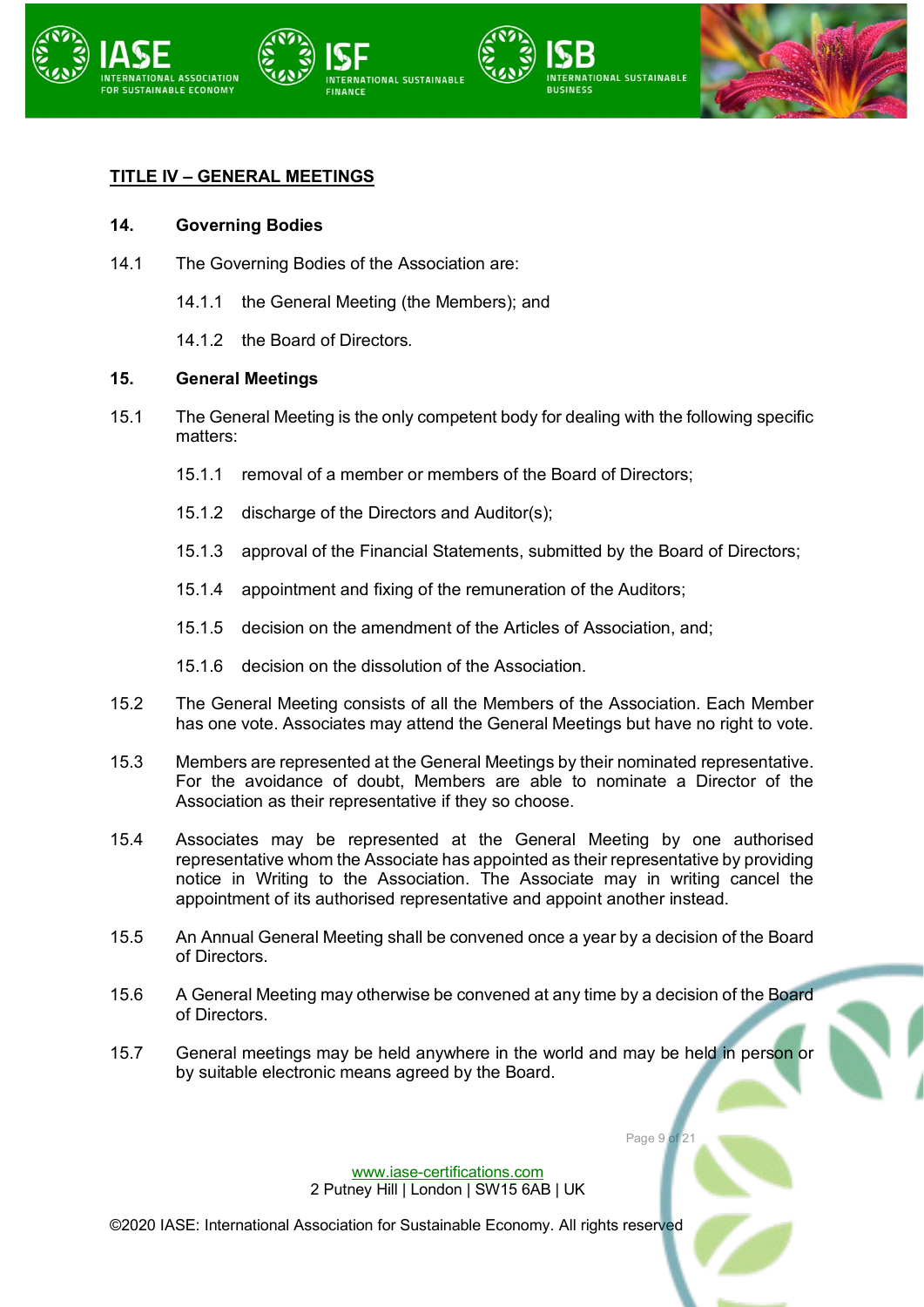



- 15.8 General Meetings are convened by written notice of at least 6 weeks. Such written notice may be sent to the Members and Associates by e-mail if the Member or Associate has given an e-mail address for that purpose, otherwise the notice must be sent by post.
- 15.9 The written notice must include the following information:
	- 15.9.1 the date, time and agenda for the meeting;
	- 15.9.2 a statement informing the Members of their right to appoint a proxy to exercise their rights to attend, speak and vote at the meeting;

**RUSINESS** 

15.9.3 the venue (if the meeting will be held physically); or

**ERNATIONAL SUSTAINABLE** 

- 15.9.4 with sufficient information to allow members to access the meeting (if the meeting will be held electronically).
- 15.10 The quorum necessary for decision-making shall be 50% of the Members. They must be present, or represented by proxy to be counted in the quorum. Where a meeting is held electronically, a Member shall be considered present for the purposes of the quorum if they have electronically accessed the meeting and are able to hear the Chair speak and have the ability to vote on any resolutions at the meeting.
- 15.11 In the event that a quorum is not present within 30 minutes of the start time of the meeting, the meeting shall be adjourned. It will then be reconvened not earlier than 15 days but no later than 60 days later at which meeting the Member or Members present at the start of the meeting shall constitute the quorum for that meeting.
- 15.12 A resolution put to the vote of the meeting is decided by a show of hands unless before, or on the declaration of the result of, the show of hands a poll is demanded by at least one third of the Members present (in person (which shall include being electronically present at an electronic meeting) or by proxy).
- 15.13 Resolutions shall be passed by a simple majority of Members present or represented, unless otherwise stated in these Articles of Association or required by law.
- 15.14 The Chairman, or in his absence one of the Vice Chairmen or in their absence the Board of Directors member most senior in age presides at a General Meeting (hereafter the "President").
- 15.15 Representatives of the Chapters may attend a General Meeting at the invitation of the Board of Directors but may not vote.
- 15.16 Notice of every General Meeting must be given to the Association's reporting accountants or auditor who shall have a right to be present at the General Meetings and may address the General Meeting.
- 15.17 Minutes will be drawn up, signed by the President and the Secretary, and circulated to all members for comment, before being approved whereupon they will be kept in a register of minutes and can be looked into by the Members upon request.

Page 10 of 21

[www.iase-certifications.com](http://www.iase-certifications.com/) 2 Putney Hill | London | SW15 6AB | UK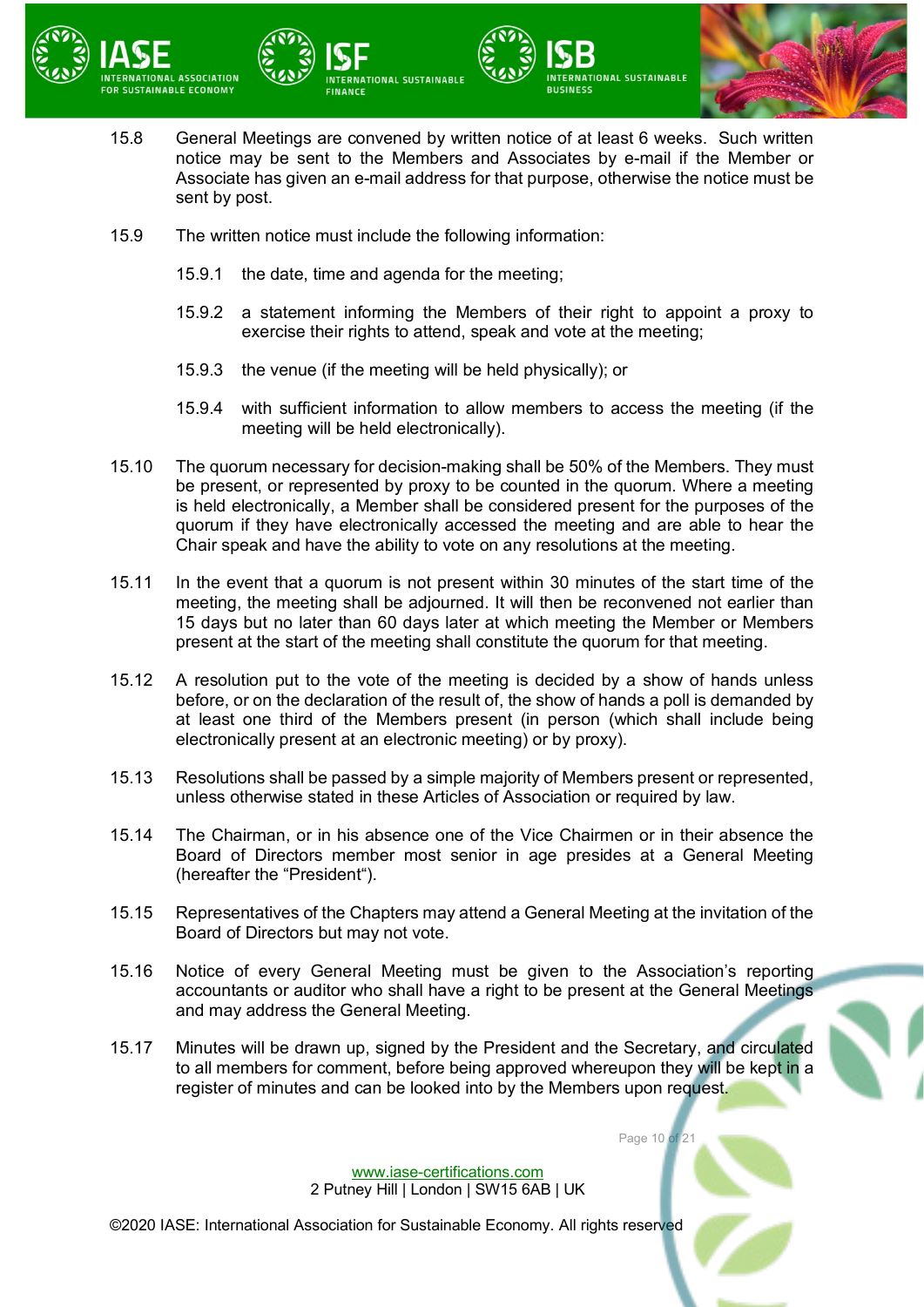

## **TITLE V – BOARD OF DIRECTORS**

#### **16. Powers of the Board**

16.1 The Association will be governed by a Board of Directors. The Board of Directors is vested with the broadest powers to perform all acts of administration and management of the Association that are not allocated to the General Meeting.

#### **17. Composition of the Board**

- <span id="page-10-0"></span>17.1 The Directors are appointed by the Members. Each Member may appoint one person to serve on the Board of Directors by providing written notice to the Association.
- 17.2 Each Member may remove the Director they have appointed at any time by providing written notice to the Association and may appoint another person as a Director in their place.
- 17.3 In the event that a vacancy arises on the Board of Directors by virtue of death, incapacity, retirement or otherwise, the Member who appointed the relevant Director shall be entitled to appoint a Director in their place.
- 17.4 Each member of the Board of Directors shall hold a term of office of three years after which such a member may be re-appointed. There shall be no limit to the number of consecutive terms a Director may serve.
- 17.5 Each Director may, by a notice in Writing addressed to the Board of Directors, propose the appointment for a certain period of time of any person to act in his or her stead as Alternate Director and any such person whilst acting as Alternate Director will be entitled to receive all notices and to attend and vote at meetings of the Board of Directors. He/she will have and exercise all powers, rights and duties of the Director proposing such an appointment but only after the Board of Directors has approved the appointment of the Alternate Director. For the avoidance of doubt, the Member who appointed the Director who installed the Alternate Director shall retain the ability to remove and replace the Alternate Director.
- 17.6 All appointments, retirements of removals of Directors must be notified to the Registrar of Companies.

#### **18. Disqualification, Resignation and Removal of Directors**

- 18.1 A Director shall cease to be a Director if the Director:
	- 18.1.1 becomes bankrupt or makes any arrangement or composition with their creditors;
	- 18.1.2 is disqualified by law from serving as a company director unless there is an appropriate exception in place;

Page 11 of

[www.iase-certifications.com](http://www.iase-certifications.com/) 2 Putney Hill | London | SW15 6AB | UK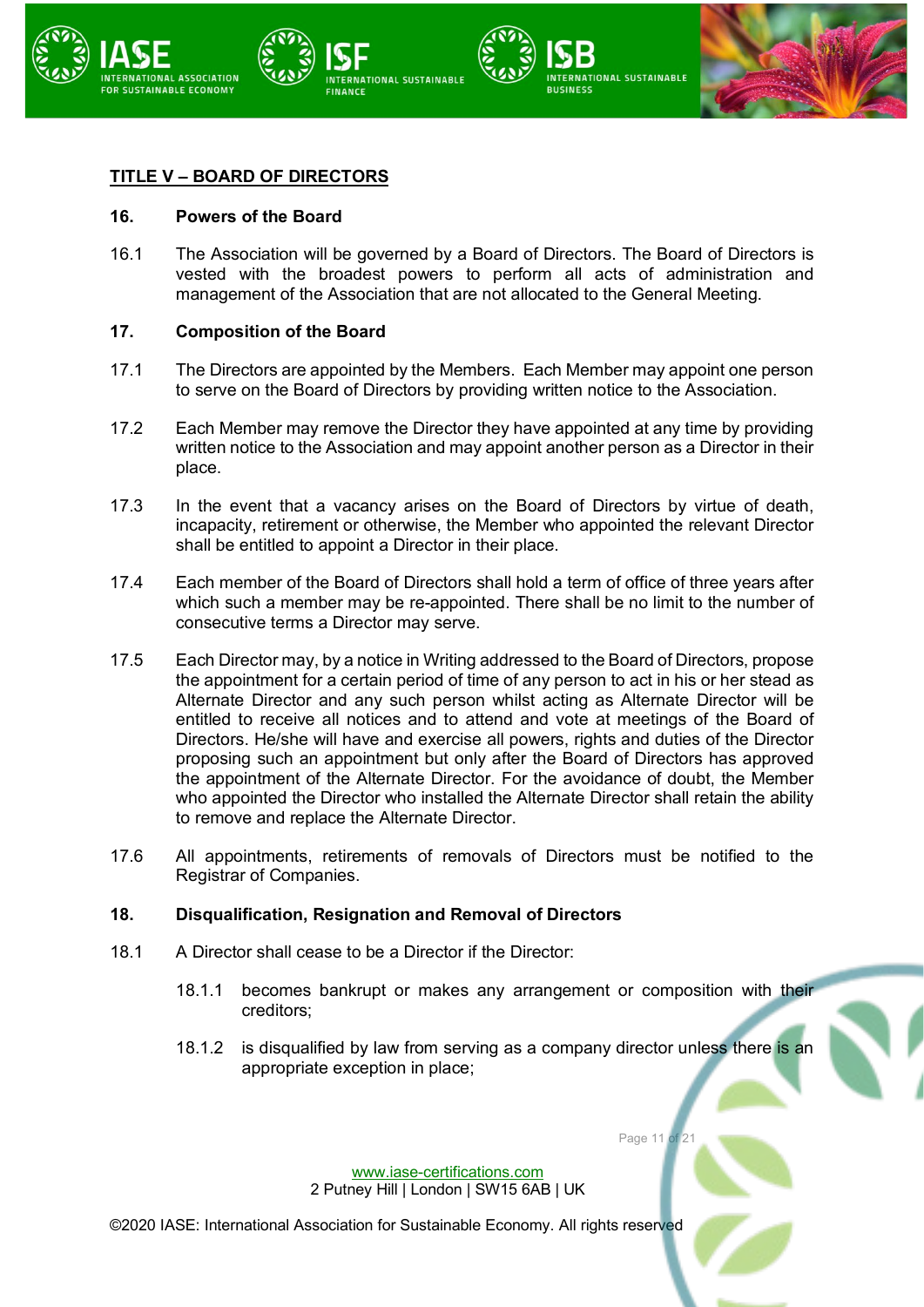



ERNATIONAL SUSTAINABLE

**RUSINESS** 

- 18.1.4 is removed from office by the Member which appointed the Director by providing written notice to the Association;
- 18.1.5 is removed from office by the Members convening a general meeting and removing the Director in accordance with the procedure set out in the Companies Act 2006; or
- 18.1.6 dies.

#### **19. Board Meetings**

19.1 The Board of Directors shall meet at least four times per year.

**RNATIONAL SUSTAINABLE** 

- 19.2 The Board of Directors is presided over by the Chairman. In his or her absence, this office will be performed by the one of the Vice Chairmen, or by the Member of the Board of Directors present at the meeting who is senior in age.
- 19.3 Whenever the interest of the Association requires such, the Board of Directors shall be convened by either the Chairman, or upon the request of one third of the Directors who must give an outline of the items to be placed on the agenda.
- 19.4 Board meetings shall be confirmed and convened with at least 21 days' notice sent by e-mail to each Director to the e-mail address the Director has given for that purpose to the Chairman, although meetings may be called on shorter notice if the person or person(s) calling the meeting reasonably deem that the circumstances require this, in the interests of the Association.
- 19.5 The venue (if applicable), date, time and agenda for the meeting shall be stated in the written notice.
- 19.6 Board meetings may be held anywhere in the world and may be held in person, by telephone, or by suitable electronic means agreed by the Board in which all participants may communicate with all other participants.
- 19.7 The quorum for a Board meeting shall be a simple majority of the Directors. A Director shall not be counted in the quorum at a meeting in relation to a resolution on which he or she is not entitled to vote on.
- 19.8 Matters for decision at any meetings must be decided by a majority of votes. The principle of one vote per Director will apply. If the votes on a decision are equal, the Chairman or his/her substitute shall have the casting vote.
- 19.9 The Board of Directors is entitled to invite Associates and local Chapters to send a representative to attend Board Meetings as a guest. No voting rights are conferred upon Associates or Chapters attending a Board Meeting as a guest.
- 19.10 Minutes of Board Meetings shall be recorded in a minute book, which shall be kept at the registered office or single alternative inspection location located in the same part

Page 12 of

[www.iase-certifications.com](http://www.iase-certifications.com/) 2 Putney Hill | London | SW15 6AB | UK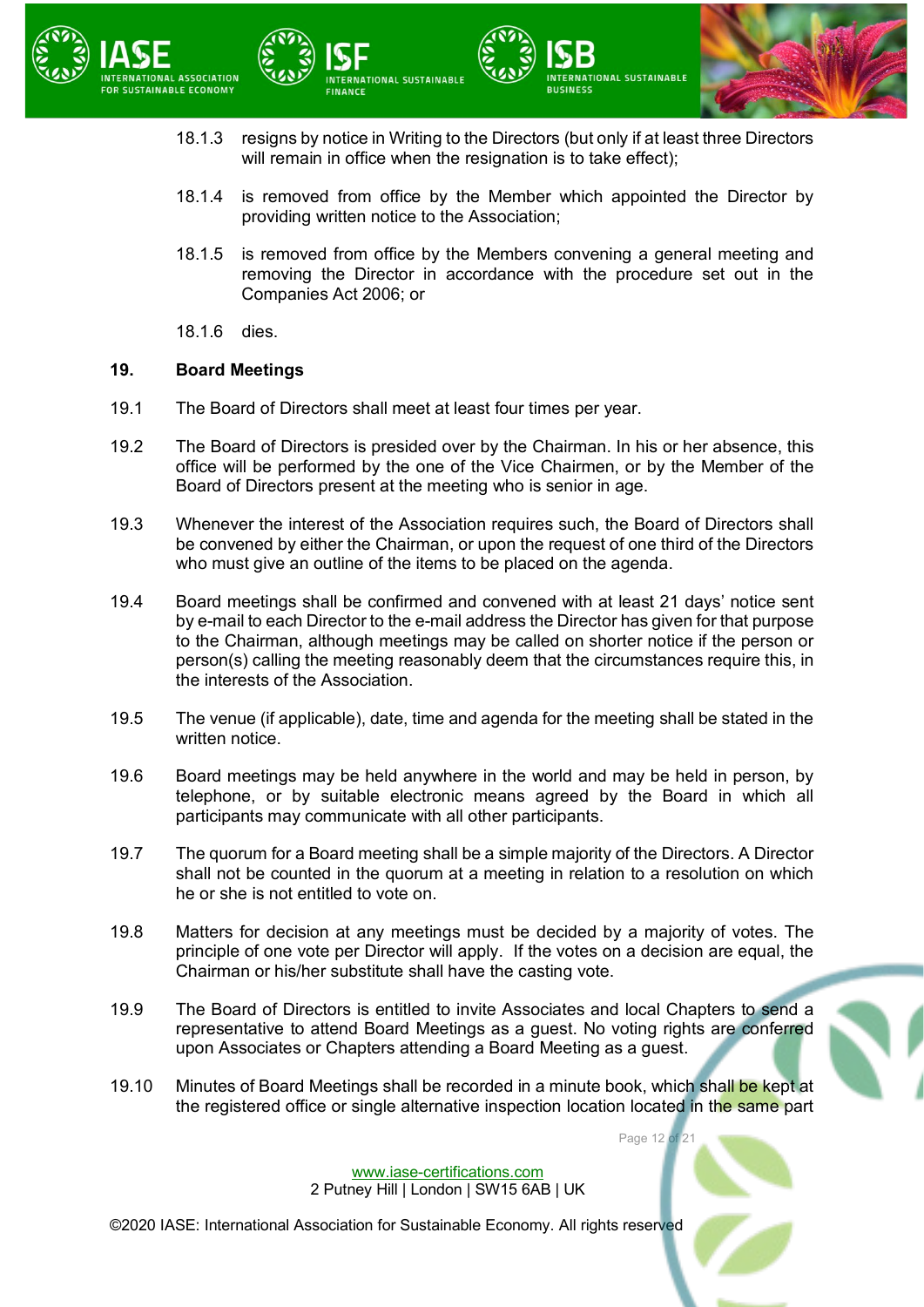

of the UK as the Association's registered office. The Board, by a simple majority, shall approve the minutes and the Chairman and the Secretary will sign the approved minutes. These can be examined by the Members upon request.

## **20. Decisions in Writing**

20.1 Decisions of the Board of Directors can be taken by unanimous written consent of the Directors (this includes the use of e-mails).

## **21. Validity of Acts Done at Meetings**

21.1 If it is discovered that there was some defect in the procedure at a meeting or the appointment of a Director, anything done before the discovery is valid.

#### <span id="page-12-0"></span>**22. Conflicts of Interest**

- 22.1 For the purposes of this Article [22,](#page-12-0) "Conflict of Interest" means any direct or indirect interest of a Director (whether personally or by virtue of a duty of loyalty to another organisation or otherwise) that conflicts, or may conflict with the interests of the Association, because the Director or a Connected Person may receive a benefit from the Association, or has some separate interest or duty in a matter to be decided, or in relation to information which is confidential to the Association.
- 22.2 Subject to Article [22.4,](#page-12-1) whenever a Director is in a situation that gives rise to, or is reasonably likely to give rise to, a Conflict of Interest, the Director must:
	- 22.2.1 fully declare the nature and extent of the interest before discussion begins on the matter,
	- 22.2.2 withdraw from the meeting or discussion for that item, after providing any information requested by the other Directors,
	- 22.2.3 not be counted in the quorum for that part of the meeting or decision-making process,
	- 22.2.4 be absent during the vote and have no vote on the matter, and
	- 22.2.5 comply with any other requirement which the other Directors resolve is necessary.
- 22.3 If any question arises as to whether a Director has a Conflict of Interest, the question must be decided by a majority decision of the other Directors.
- <span id="page-12-1"></span>22.4 When any Director has a Conflict of Interest, the Directors who do not have a Conflict of Interest (if they form a quorum without counting the Director and are satisfied that it is in the best interests of the Association to do so) may by resolution passed in the absence of the Director permit the Director, notwithstanding any Conflict of Interest which has arisen or may arise for the Director, to:
	- 22.4.1 continue to participate in discussions leading to the making of a decision, or to vote, or both,

Page 13 of 21

[www.iase-certifications.com](http://www.iase-certifications.com/) 2 Putney Hill | London | SW15 6AB | UK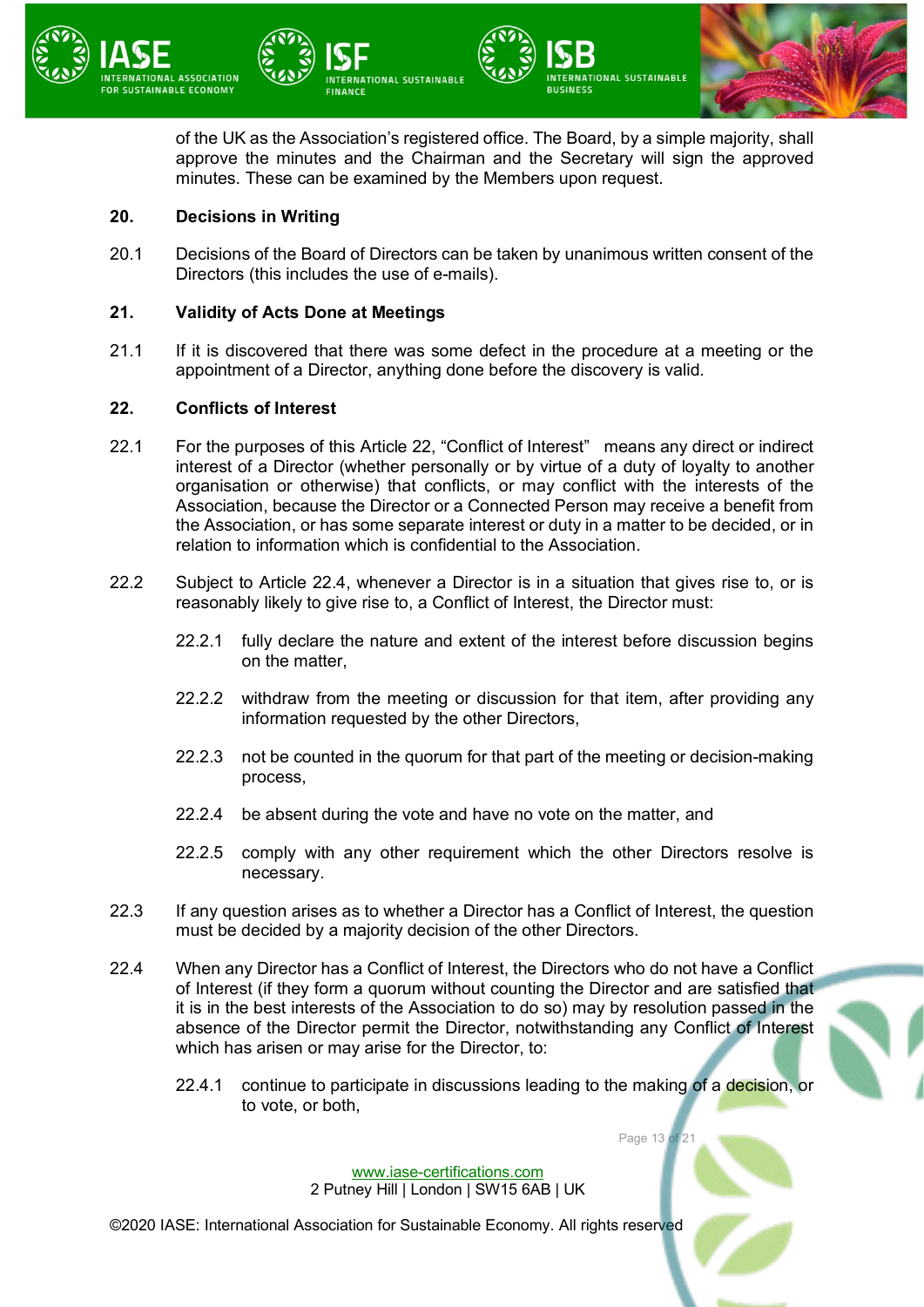



- 22.4.2 disclose to a third party information confidential to the Association,
- 22.4.3 take any other action not otherwise authorised which does not involve the receipt by the Director (or a Connected Person) of any payment or other material benefit, whether financial or otherwise, from the Association, or

**RUSINESS** 

22.4.4 refrain from taking any step required to remove the conflict.

NATIONAL SUSTAINABLE

- 22.5 Where a Director has a Conflict of Interest which has been declared to the Directors, the Director shall not be in breach of that Director's duties to the Association by withholding confidential information from the Association if to disclose it would result in a breach of any other duty or obligation of confidence, provided that a Director may not withhold information relating to a direct or indirect personal benefit for the Director.
- 22.6 The Directors shall observe the other duties and rules in the Companies Act 2006, and such other rules as the Board adopts, in relation to the management of Conflicts of Interest.

### **23. Officers of the Board**

- 23.1 The Board of Directors may appoint or remove any officers from among the Directors that it wishes, including the Chairman, Vice Chairmen, Secretary and Treasurer.
- 23.2 The Chairman, or in his absence, one of the Vice Chairmen or, in their absence the Board of Directors' member most senior in age; shall preside over all meetings of the Association, including Board of Directors Meetings and General Meetings.
- 23.3 The Chairman shall preside over the management of the Association's Secretariat.
- 23.4 The Secretary shall ensure that all minutes of meetings of the governing bodies and of the committees of the Association and all other records thereof are properly kept.
- 23.5 The Secretary shall ensure that all procedures, rules, regulations and any by-laws of the Association are adhered to.
- 23.6 The Secretariat services might be provided by a third-party institution. An annual budget will be allocated and approved by the Board of Directors for a three-year term, renewably.
- 23.7 The Treasurer shall have oversight of the financial affairs of the Association and be responsible to the Board of Directors in respect thereof. He/she will prepare an annual budget for approval by the Board of Directors and will regularly present a balance sheet together with income and expenditure accounts to the Board of Directors.
- 23.8 The Treasurer shall ensure that such books of account are kept as are necessary to give a true and fair view of the state of the financial affairs of the Association and to explain its transactions.
- 23.9 For the avoidance of doubt, the above shall not prevent financial and accounting services being provided by a third-party institution.

Page 14 of

[www.iase-certifications.com](http://www.iase-certifications.com/) 2 Putney Hill | London | SW15 6AB | UK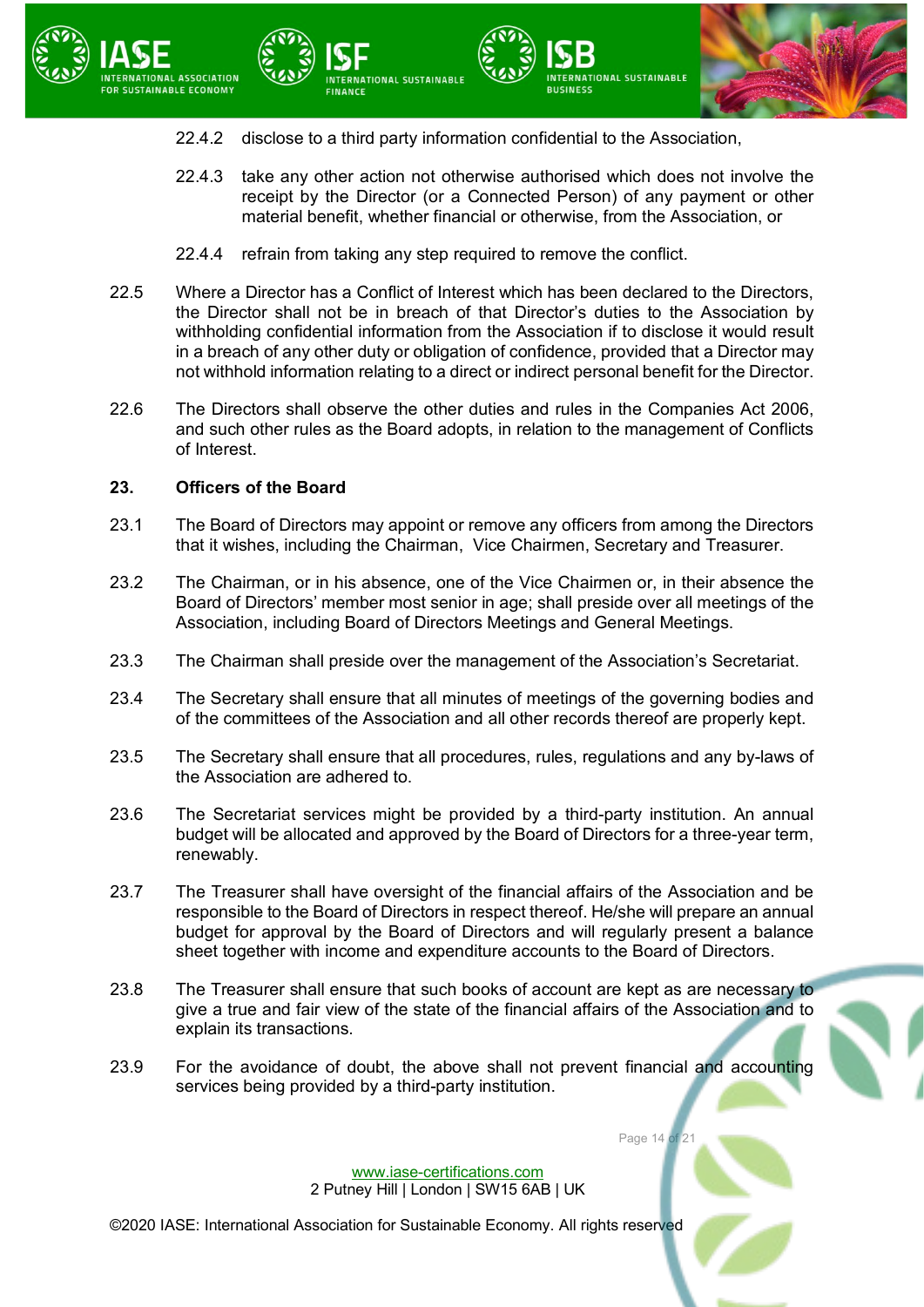

## **TITLE VI – DELEGATION BY THE BOARD AND COMMITTEES**

### **24. Delegation by the Board**

- 24.1 Subject to the Articles, the Directors may delegate any of the powers which are conferred on them under the Articles—
	- 24.1.1 to such person or committee:
	- 24.1.2 by such means (including by power of attorney);
	- 24.1.3 to such an extent;
	- 24.1.4 in relation to such matters; and
	- 24.1.5 on such terms and conditions;

as they think fit.

- 24.2 If the Directors so specify, any such delegation may authorise further delegation of the Directors' powers by any person to whom, or committee to which, they are delegated.
- 24.3 The Directors may revoke any delegation in whole or part, or alter its terms and conditions.
- 24.4 In daily matters the Association can be represented by the Chairman, acting alone on behalf of the Association. In the absence of any separate documentation agreed by the Board defining the scope of "daily management", actions of daily management are considered as all actions that need to be done on a day to day basis in order to ensure the normal functioning of the Association.

#### **25. Committees**

- 25.1 The Association may set up permanent and/or ad hoc committees, which will deal with specific matters defined by the Board of Directors.
- 25.2 Such committees shall be composed of representatives of Members and Associates. The Board of Directors shall elect such representatives from a list of candidates provided by the Members and Associates.
- 25.3 Committee Members shall sit for a period of up to three years and can be re-elected without limit.
- 25.4 The Board of Directors shall appoint a Chairman of each committee.
- 25.5 The committees meet on a regular basis or as the need arises and report their progress and findings to the Board of Directors.

Page 15 of 21

[www.iase-certifications.com](http://www.iase-certifications.com/) 2 Putney Hill | London | SW15 6AB | UK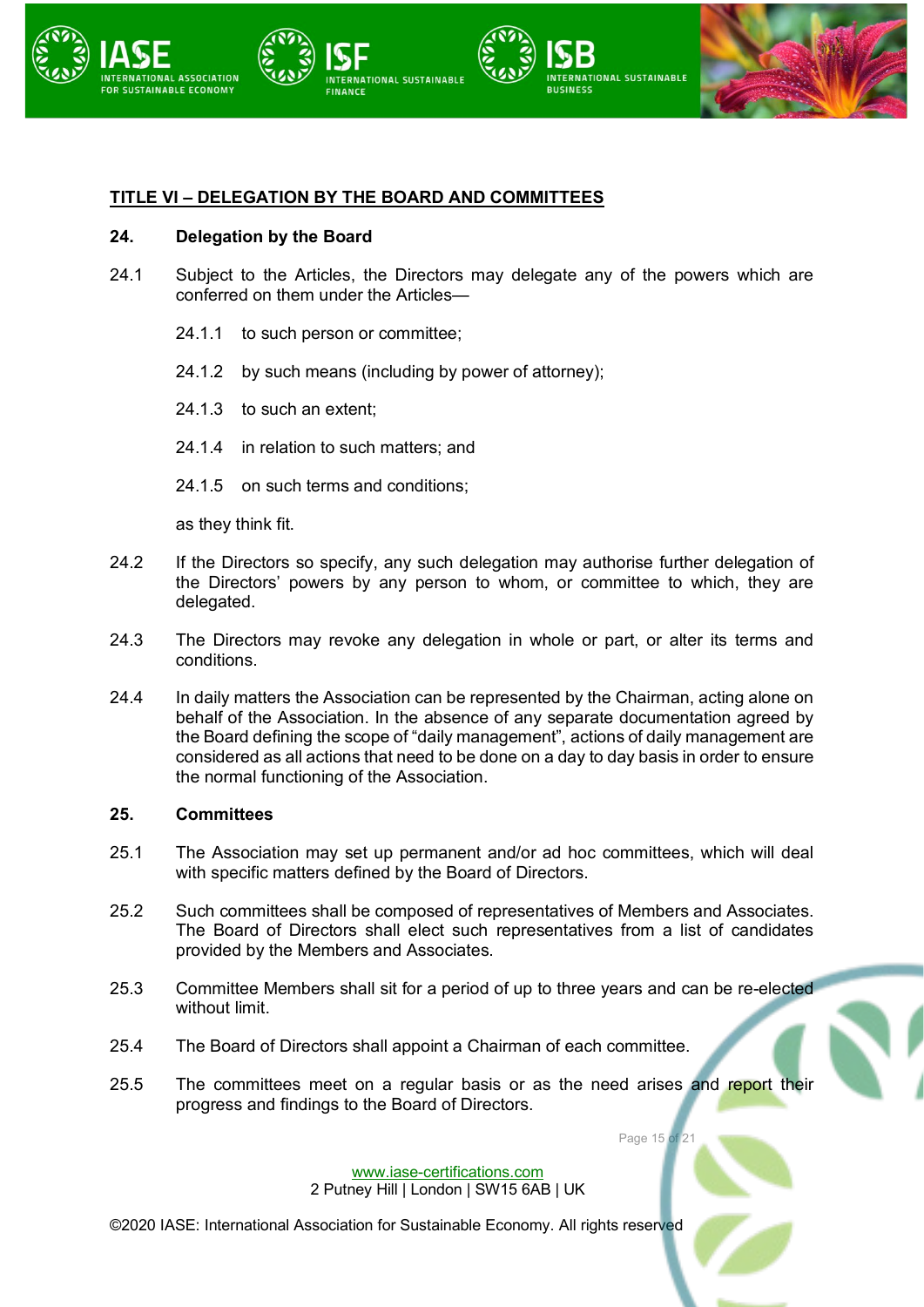



25.6 Minutes of Committee meetings shall be recorded in a minute book that shall be kept at the Secretariat. The Chairman and one member of each Committee will sign the minutes.

**RUSINESS** 

**TIONAL SUSTAINABLE** 

- 25.7 Permanent Committees may include:
	- 25.7.1 The Academic Committee (AC)
	- 25.7.2 The Ethical Committee (EC)
	- 25.7.3 International Council (IC)
- 25.8 The Board may set out in separate Regulations rules relating to these Committees or any other Committees, including but not limited to the purpose and operations of those Committees.

## **26. Independence of the Academic Committee**

- 26.1 The Academic Committee's role shall, amongst other things as may be determined by the Board in Regulations, include the establishment and maintenance of standards relating to qualifications and certifications offered by the Association and the oversight of all examinations relating such qualifications and certifications.
- 26.2 The Academic Committee shall be independent of the Board and no Director may influence or have access to the content of such examinations.

### **27. Independence of the Ethical Committee**

- 27.1 The Ethical Committee's role shall, amongst other things as may be determined by the Board in Regulations, include the making of recommendations to the Board to facilitate best practice in the Association's governance.
- 27.2 The Ethical Committee shall be independent of the Board and no Director may influence the decisions and recommendations of the Ethical Committee.
- 27.3 The Board must actively consider any recommendations provided by the Ethical Committee and decide whether to adopt those recommendations, acting in the best interests of the Association in pursuit of its Object.

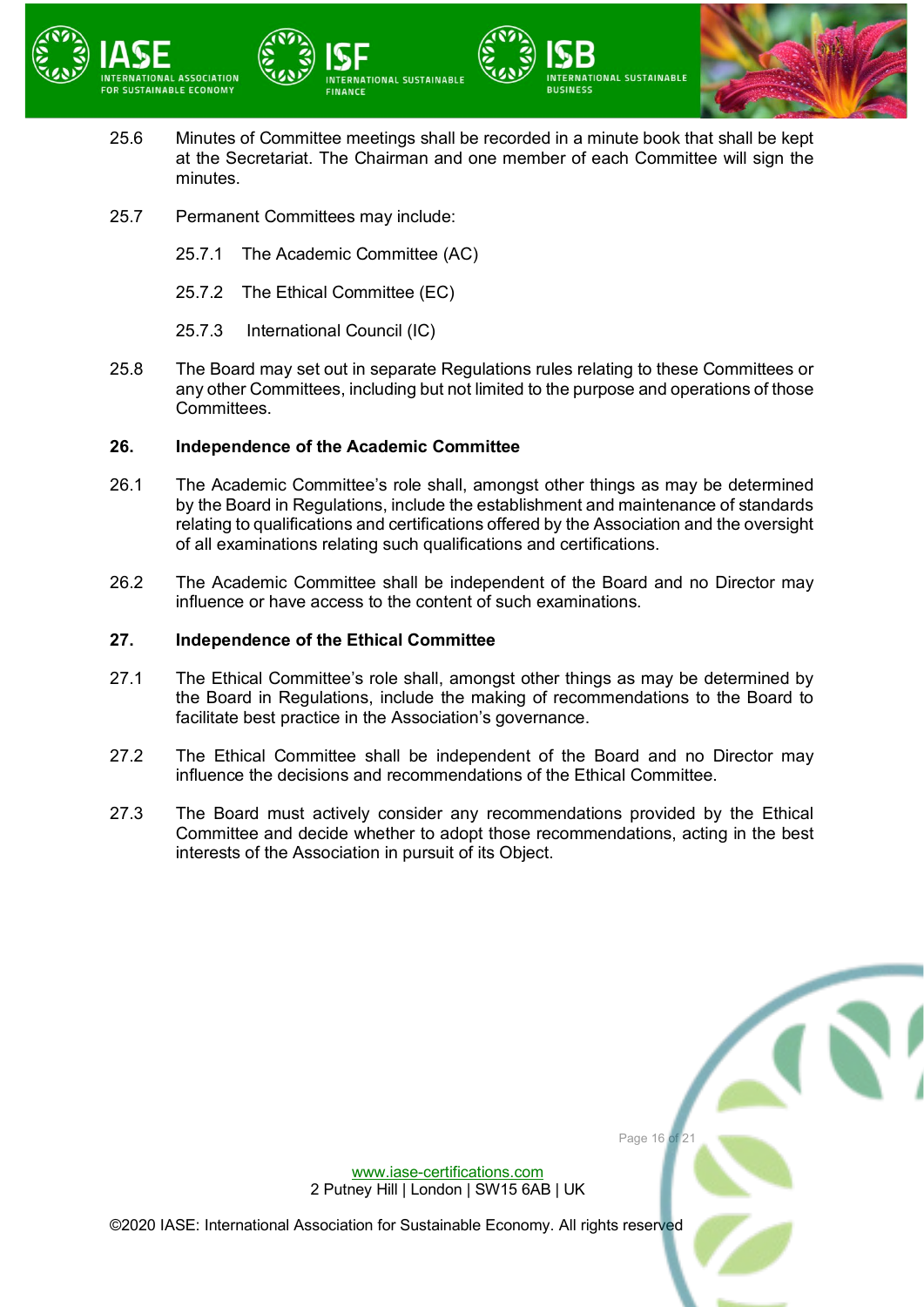

## **TITLE VII - GENERAL PROVISIONS**

#### **28. Limited Liability and Guarantee**

- 28.1 Each Member undertakes to pay £1 in the event of the Association being wound up or dissolved while they are a Member or within one year after ceasing to be a Member, towards:-
	- 28.1.1 payment of the debts and liabilities of the Association incurred before they ceased to be a Member;
	- 28.1.2 payment of the costs, charges and expenses of winding up; and
	- 28.1.3 adjustment of the rights of the contributories among themselves.
- 28.2 The liability of the Members is limited to £1.

#### **29. Indemnity of Directors**

- <span id="page-16-0"></span>29.1 For the purposes of this Article [28.1,](#page-16-0) "Relevant Director" means any Director or former Director of the Association.
- 29.2 Without prejudice to any indemnity to which a Relevant Director may otherwise be entitled, the Association shall indemnify every Relevant Director out of the assets of the Association against all costs and liabilities incurred by the Relevant Director in that capacity to the extent permitted by the Companies Act 2006.
- 29.3 To the extent permitted by law, the Association may provide funds to every Relevant Director to meet expenditure incurred or to be incurred by them in any proceedings (whether civil or criminal) brought by any party which relate to anything done or omitted or alleged to have been done or omitted by them as a Relevant Director, provided that they will be obliged to repay such amounts no later than:
	- 29.3.1 if they are convicted in proceedings, the date when the conviction becomes final; or
	- 29.3.2 if judgment is given against them in proceedings, the date when the judgment becomes final; or
	- 29.3.3 if the court refuses to grant them relief on any application under the Companies Act 2006, the date when refusal becomes final.

Page 17 of 21

#### **30. Regulations**

30.1 The Board may make such regulations, by-laws or standing orders as it sees fit. These must not be inconsistent with the Articles or such that they would otherwise need to be made by a Special Resolution. No regulation may be made which invalidates any prior act of the Board which would otherwise have been valid.

> [www.iase-certifications.com](http://www.iase-certifications.com/) 2 Putney Hill | London | SW15 6AB | UK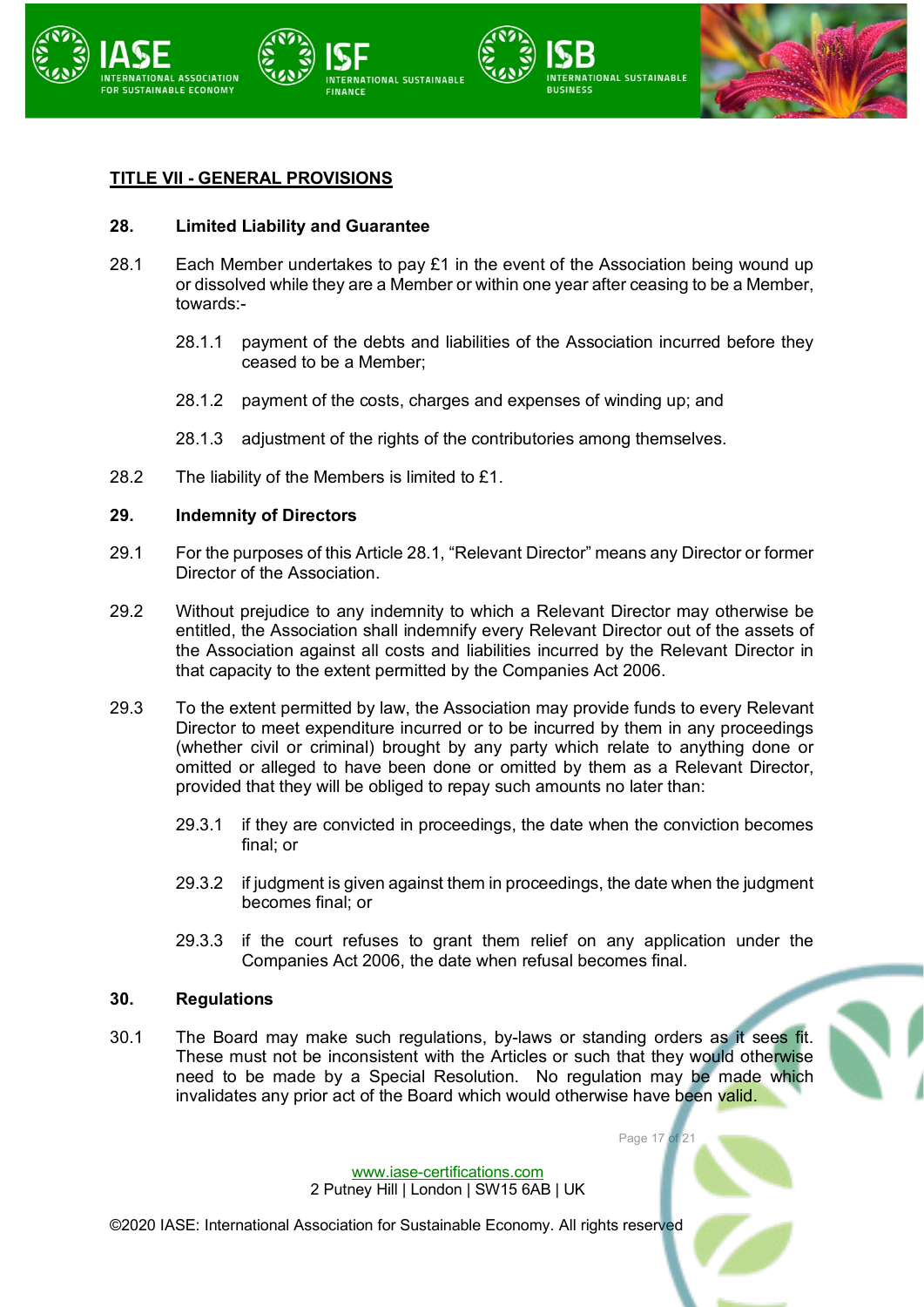





## **31. Records**

- 31.1 The Board must keep records of:-
	- 31.1.1 all proceedings at Board meetings (including the names of the Directors present);
	- 31.1.2 all written resolutions;
	- 31.1.3 all reports of committees;
	- 31.1.4 all proceedings at general meetings; and
	- 31.1.5 all professional advice received.
- 31.2 Board minutes must be kept for a minimum of 10 years from the date of the meeting.

## **32. Irregularities**

- 32.1 The making of any decision, or the proceedings at any meeting of the Directors, Members or a committee shall not be invalidated by reason of:
	- 32.1.1 any accidental informality or irregularity (including any accidental omission to give, or any non-receipt of, notice,) or
	- 32.1.2 the lack of qualification in any of the persons present and voting,

unless a provision of the Companies Act 2006 specifies that the informality, irregularity or lack of qualification shall exclude it.

## **33. Appointment of Reporting Accountants or Auditors**

- 33.1 The General Meeting shall appoint properly qualified auditors for the duration of each financial year, upon such terms and conditions as it may think fit, to audit the annual financial statements of the Association and to report the findings back to the Board.
- 33.2 For the due performance of their duties, the auditor(s) shall have the right to inspect, with timely notice, all books of account and records of the Association.
- 33.3 The General Meeting shall determine the remuneration of the auditor(s).

## **34. Articles, Accounts and other Statutory Records**

- 34.1 The Accounts, the Articles and any Regulations must be kept at the Office or at a single alternative inspection location decided by the Board.
- 34.2 The Articles, Regulations and Accounts must be available for inspection by the Directors and Members of the Association and any Directors or Member who requests a copy of the Articles must be sent a copy.

Page 18 of

[www.iase-certifications.com](http://www.iase-certifications.com/) 2 Putney Hill | London | SW15 6AB | UK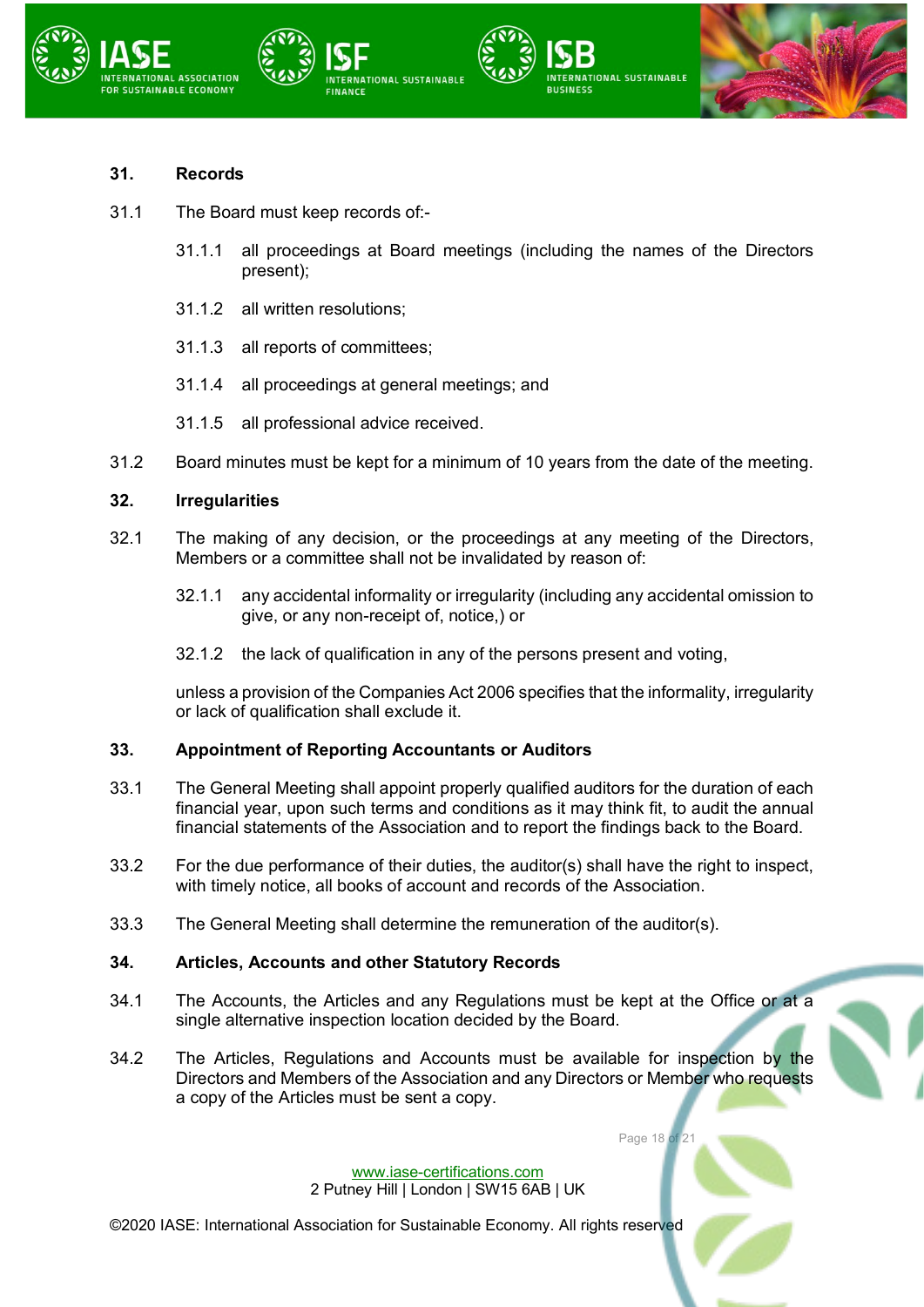



**NTERNATIONAL SUSTAINABLE** 

34.4 The Board must, for each financial year, send a copy of its annual Accounts and reports (or if applicable summary financial statements) to every person who is entitled to receive notice of general meetings at the same time as they file the Accounts with Companies House, within 9 months of the end of the Association's financial year.

NTERNATIONAL SUSTAINABLE

#### **35. Notices**

of accounts and reports.

- 35.1 If a notice, accounts or other documents are sent by post, they will be treated as having been served by the Association correctly addressing, pre-paying and posting a sealed envelope containing them. If sent by email they will be treated as properly sent if the Association receives no indication that they have not been received.
- 35.2 Any notice or other document sent in accordance with these Articles is to be treated as having been received:
	- 35.2.1 if sent by post, 72 hours after posting;
	- 35.2.2 if sent by email, 24 hours after having been properly sent; or
	- 35.2.3 immediately on being handed to the recipient personally.
- 35.3 The Association may assume that any e-mail address provided to it by a Member remains valid unless the Member informs the Association that it is not.

#### **36. Language**

- 36.1 The Association's language for official purposes is English. The use of any other language is permitted, provided that the Member who uses said language arranges for interpretation, preferably simultaneous interpretation, into the official language.
- 36.2 As the official registered text of these Articles of Association is in English, in case of a difference of interpretation of any provision when considered in an alternate language, the English version will prevail.

## **37. Winding-up of the Association**

- 37.1 The Association may only be wound up pursuant to a special resolution of the Members.
- 37.2 If the Association is wound-up or dissolved, and there remains any assets after all debts and liabilities have been met, the assets must be applied in one of the following ways:
	- 37.2.1 by transfer to one or more other bodies established for purposes within, the same as, or similar to the Object; or
	- 37.2.2 directly for the Object or for purposes which are within or similar to the Object.

Page 19 of

[www.iase-certifications.com](http://www.iase-certifications.com/) 2 Putney Hill | London | SW15 6AB | UK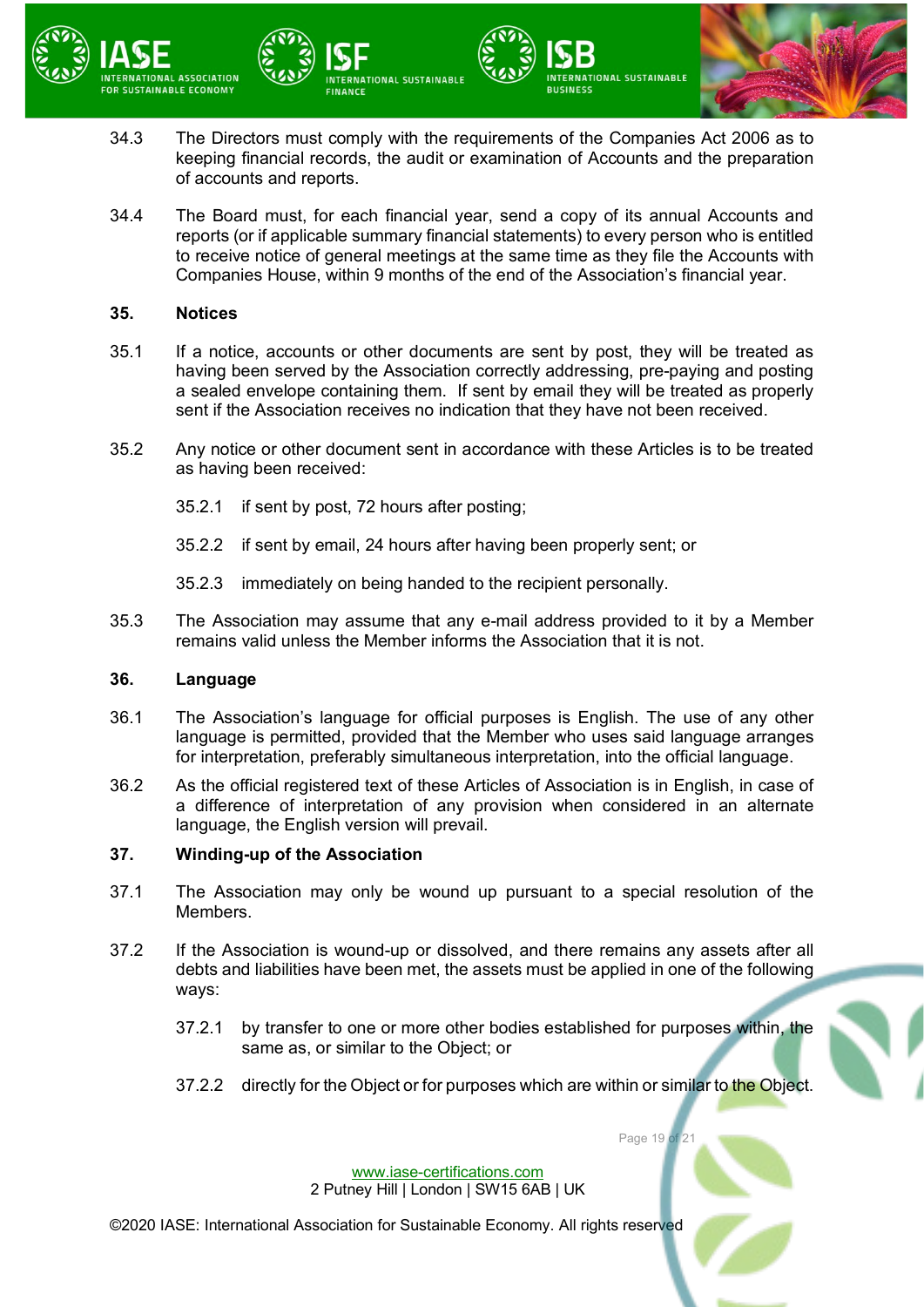

37.3 The recipient(s) of the remaining assets of the Association shall be chosen by a resolution of the Members at or before the time of winding-up or dissolution.

#### **38. Interpretation**

- 38.1 In these Articles:
	- 38.1.1 the words "person" or "people" includes other not-for-profit bodies, societies or associations, government departments or statutory authorities and other individuals, corporations, partnerships or other incorporated or unincorporated bodies;
	- 38.1.2 apart from the words defined above, any words or expression defined in the Companies Act 2006, will have the same meanings in these Articles, unless the context indicates another meaning;
	- 38.1.3 references to an Act of Parliament are to that Act as amended or re-enacted from time to time and to any subordinate legislation made under it; and
	- 38.1.4 the words "include(s)", "including" or "in particular" are deemed to have the words "without limitation" following them. Where the context permits, the words "other" and "otherwise" are illustrative and shall not limit the sense of the words preceding them.
	- 38.1.5 the following words will have the meanings shown opposite them, unless the context indicates another meaning:

# **Words Meanings**

"Articles" these Articles of Association;

"Board" the board of Directors of the Association;

"Connected Person" any child, parent grandchild, grandparent sister, spouse or civil partner of the Director or any person living with the Director as his partner or any other family member who is dependent or partially dependent on the Director; and

> any firm or company in which the Director is: (i) a partner; (ii) an employee; (iii) a consultant; (iv) a director; or (v) a shareholder, unless the shares do not give him, or him together with any dependent, a substantial interest (being more than onefifth of the shares or voting power of the relevant company);

> > Page 20 of

[www.iase-certifications.com](http://www.iase-certifications.com/) 2 Putney Hill | London | SW15 6AB | UK